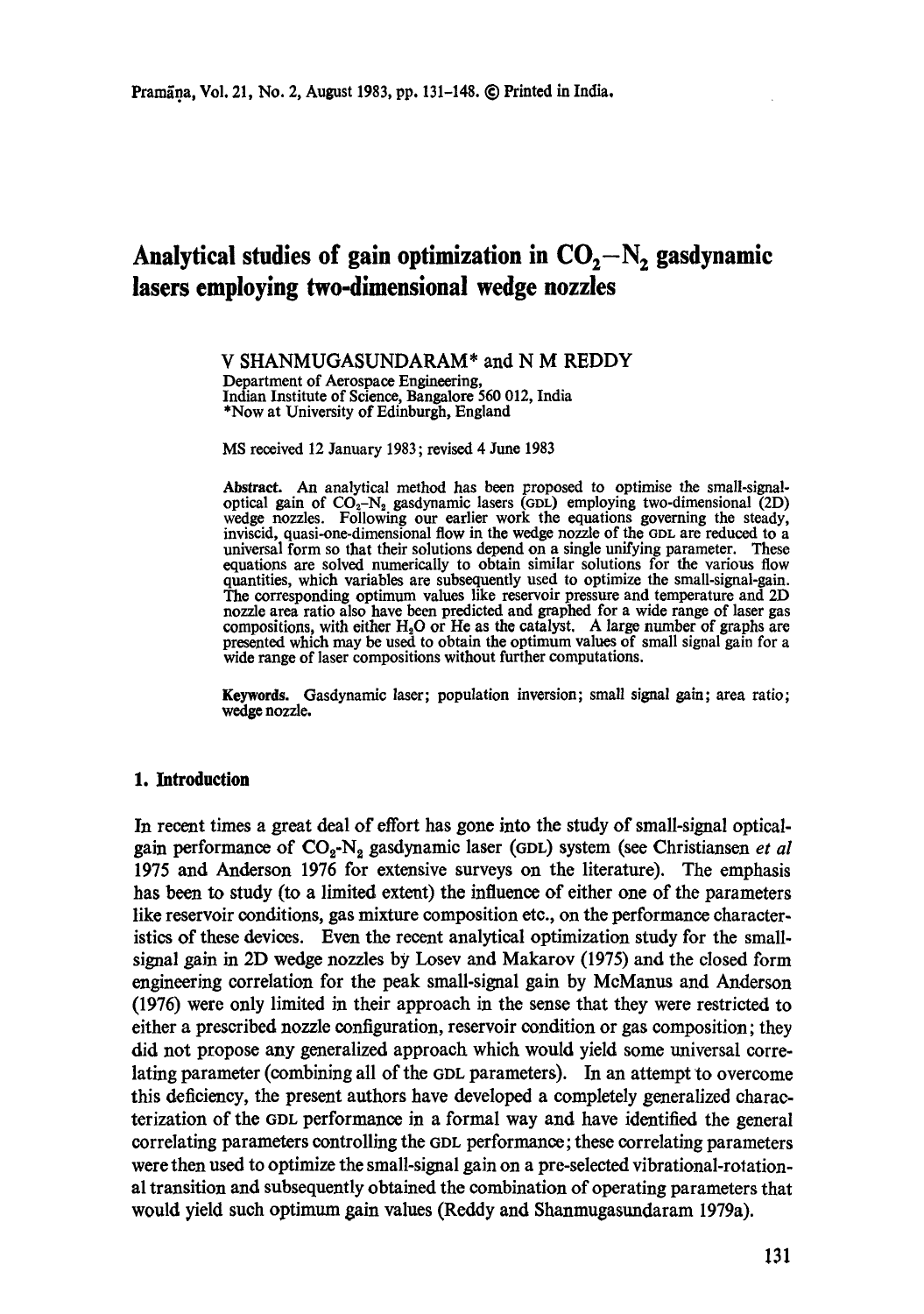Detailed results from such an optimization study of the small-signal gain in  $CO<sub>2</sub>-N<sub>2</sub>$ GDL on the P(20) 001  $\rightarrow$  100 vibrational-rotational transition have been presented for families of conical and hyperbolic nozzles (Reddy and Shanmugasundaram 1979b), with  $H<sub>2</sub>O$  and He as catalysts. Some preliminary results for two-dimensional (2D) wedge nozzle-flows, with He as catalyst were also presented at the second International Symposium on Gas flow and Chemical Lasers (Reddy and Shanmugasundaram 1978). The present paper presents the complete optimization results in detail for 2D wedge nozzles, with either He (to be called system 1) or  $H<sub>2</sub>O$  (to be called system 2) as catalyst. Further, unlike as in Reddy and Shanmugasundaram (1979a, b), where the nozzle-flow solutions have been presented only for the region downstream of the nozzle throat, here the solutions are obtained starting right from the nozzle reservoir. This way, any possible non-equilibrium condition in the flow upstream of the nozzle throat (Anderson 1969, 1970) is treated in the calculations.

The analysis in the present paper is based on the method given by Reddy and Shanmugasundaram (1979a), according to which the system of equations governing the steady, inviseid, quasi-one-dimensional, non-reacting flow of a mixture of gases in vibrational non-equilibrium in a GDL nozzle reduced to a universal form so that the solutions depend on a single correlating parameter  $X_I$ , which combines all the other operating parameters of the problem. In this paper we shall present the numerical results from the parametric study of these equations for a particular family of nozzle shapes, *viz* 2D wedge, and discuss how these solutions can be used to optimize the small-signal-optical-gain coefficient  $G_0$  for the P(20) 001->100 vibrational-rotational transition. We shall also discuss a method of obtaining the combination of optimum operating conditions like reservoir quantities and nozzle shape, which would yield the optimum value of small signal gain.

### **2. Governing equations**

For the two-temperature vibrational model (see Anderson 1976 for details and figure 1 for the schematic) employed here, the governing equations to be considered are the three global conservation equations, the equation of state and the two rate equations governing the relaxation of the two vibrational modes, of temperatures  $T'_I$  and  $T'_{II}$ 



Figure 1. Schematic of the vibrational model (Anderson 1976).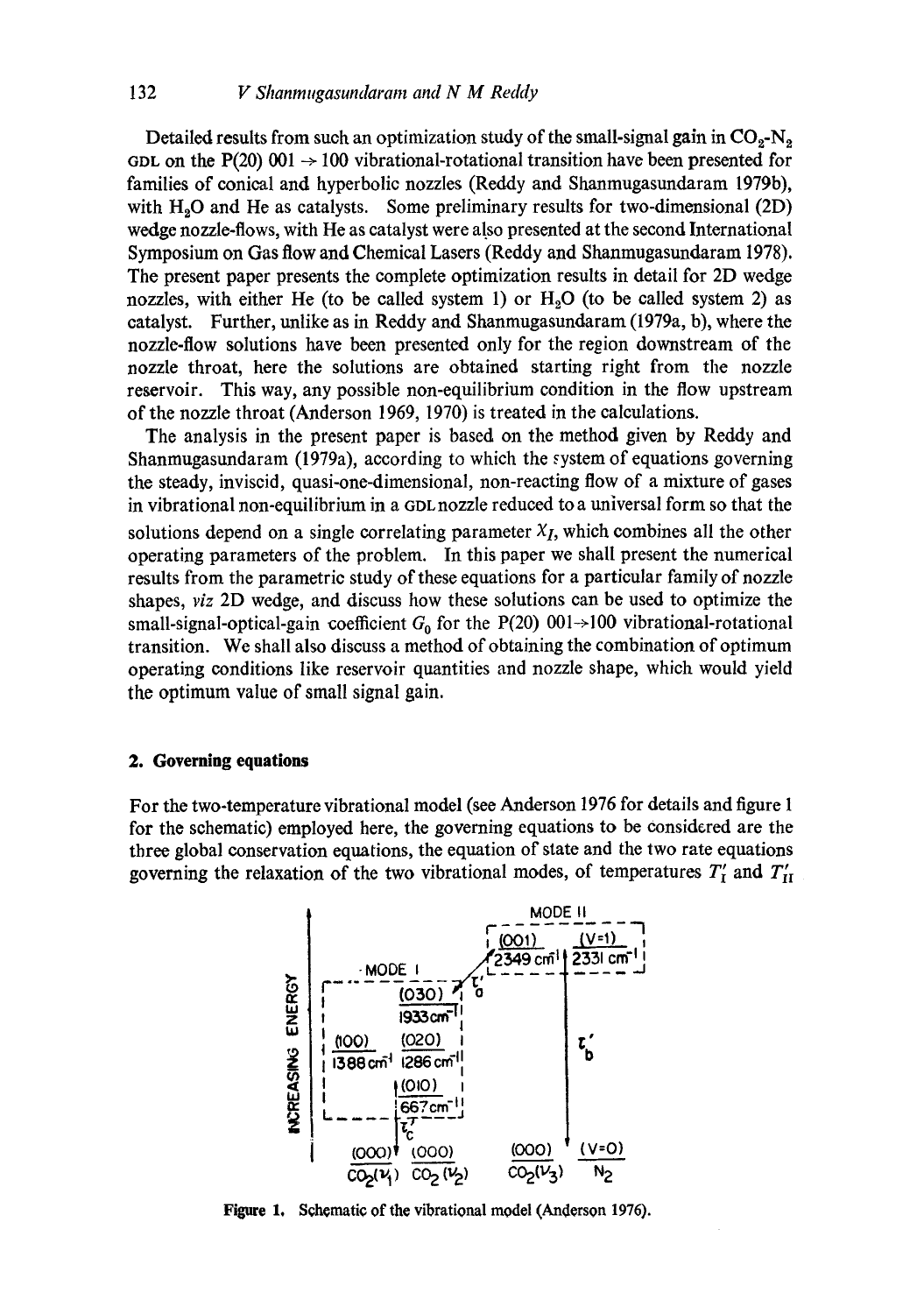respectively. Two more algebraic equations give the population inversion (PI) and the smsll-signal-optical-gain as functions of the flow quantities obtained from the afore-mentioned governing equations. The publications of Anderson (1976) and Losey and Makarov (1975) give complete details of these equations in their dimensional forms. The details of how these equations are normalized and then reduced to a universal form so that their solutions depend on a single parameter, which combines all the other parameters of the problem are given by Reddy and Shanmugastmdaram (1979a). Here, we only reproduce the necessary equations in their final normalized forms, retaining the same nomenclature as in the above reference.

The generalized momentum equation, obtained by combining the momentum and energy equations, and the equation of state, is

$$
\psi - a \frac{\mathrm{d}\psi}{\mathrm{d}\xi} - X_C \sum_{m=I, II} \overline{G}_m \frac{\mathrm{d}\phi_m}{\mathrm{d}\xi} = 0. \tag{1}
$$

The rate equation (of the Landu-Teller type), governing the relaxation of the vibrational energy of mode m  $(m=I, II)$ , is

$$
\frac{d\phi_m}{d\xi} = \frac{K_m \psi}{N_s} \exp \left[ \chi_m + \xi \left( 1 - 1/ij \right) - \gamma_{11} \psi^{-1/3} \right] \cdot \left[ \frac{\overline{E}_e - \overline{E}}{\overline{G}} \right]_m. \tag{2}
$$

In (2) the subscript *e* refers to local equilibrium value and  $l = C$  for  $m=I$  and  $l=N$  for  $m=$ II, where C and N denote respectively  $CO<sub>2</sub>$  and N<sub>2</sub>.

In this analysis the P(20) transitions at a wavelength of 10.6  $\mu$ m and occurring between  $J=19$  rotational level of 001 and  $J=20$  rotational level of 100 vibrational levels of  $CO<sub>2</sub>$  are considered. Further, only the optical line broadening mechanism in its Lorentz (homogeneous) limit is considercd. Accordingly, the equations for the population inversion and small-signal gain are:

$$
PI = \frac{\exp\left(-\bar{\theta}_{\nu_s}/\phi_{II}\right) - \exp\left(-\bar{\theta}_{\nu_s}/\phi_{I}\right)}{\bar{Q}_{\text{vib}}},\tag{3}
$$

and 
$$
G_0/m = 9.77 \frac{\text{(PI)}}{P(X_t) \psi^{3/2}} \exp(-0.0703/\psi),
$$
 (4)

where, 
$$
\bar{Q}_{\text{vib}} = [1 - \exp(-\bar{\theta}_{\nu_1}/\phi_I)]^{-1} [1 - \exp(-\bar{\theta}_{\nu_2}/\phi_I)]^{-2}
$$
  
  $\times [1 - \exp(-\bar{\theta}_{\nu_3}/\phi_{II})]^{-1}$  (5)

and 
$$
P(X_i) = 1 + 0.7589 (X_N/X_C) + b (X_H/X_C),
$$
 (6)

with  $b = 0.3836$  for H<sub>2</sub>O and  $b = 0.6972$  for He catalyst.

In the above equations,  $X_C$ ,  $X_N$  and  $X_H$  are respectively the mole fractions of  $CO_2$ , N<sub>2</sub> and the catalyst H<sub>2</sub>O or He. In equation (1),  $a = [2.5(X_C + X_N) + 0.5n X_H]$ , where  $n$  is the number of degrees of freedom of the catalyst. The parameters  $i$  and  $j$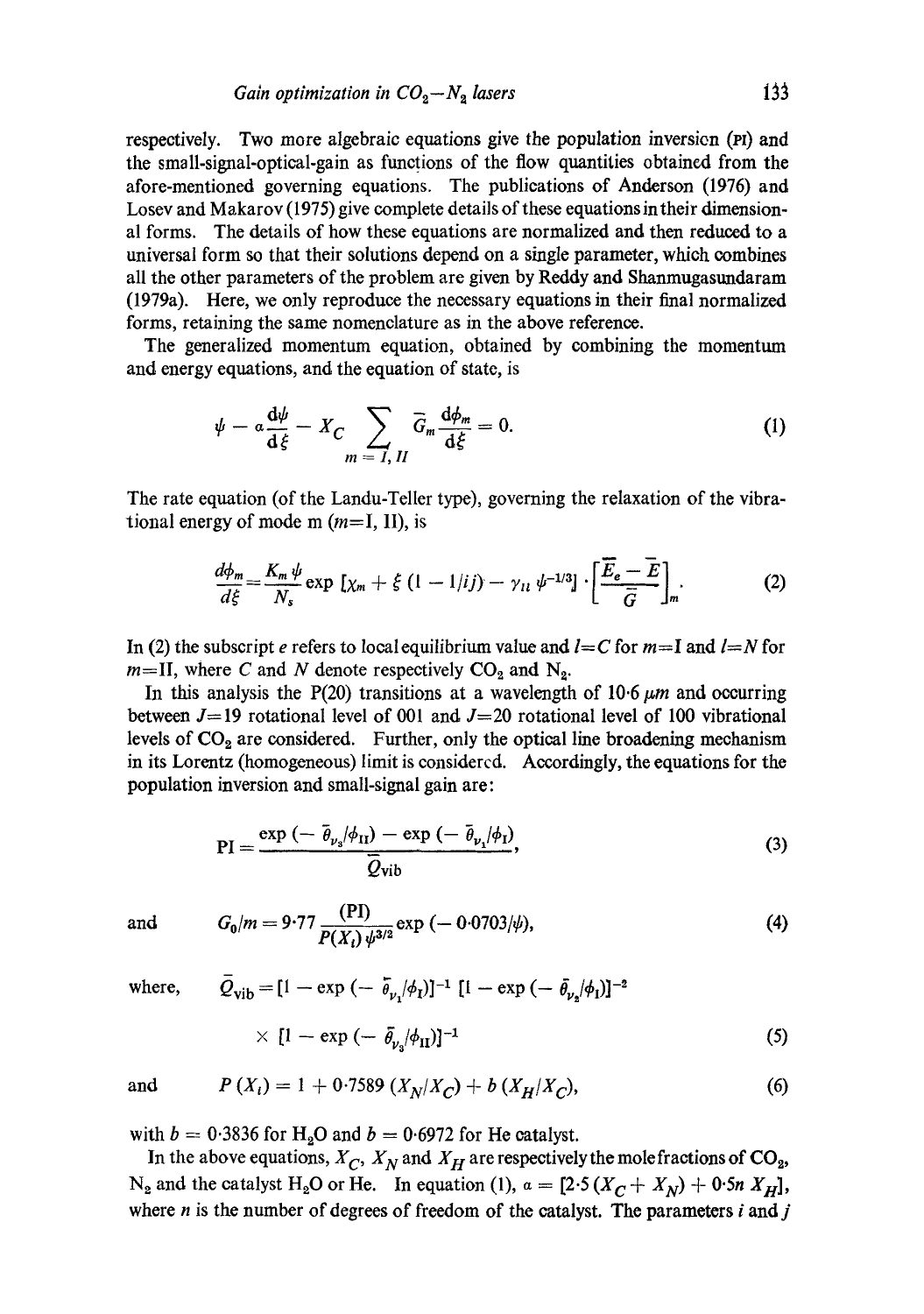govern the shape of the nozzle; for example  $i = 1$  and  $j = 1$  for wedge nozzles. The normalized temperature  $\psi = T'/\theta'$  and the vibrational temperatures for modes  $\boldsymbol{N}_{\perp}$ I and II,  $\phi_m = T'_m / \theta'_\nu$ ,  $m = I$ , II, are normalized with respect to  $\theta'_\nu$ <sub>N</sub> (= 3357°K), the characteristic temperature for the normal vibrational mode of  $N_2$ , where the primes denote dimensional quantities. The normalized characteristic temperatures for the three vibrational modes of CO<sub>2</sub> are defined as  $\bar{\theta}_{v_n} = \theta'_{v_n}/\theta'_{v_n}$ ,  $n=1,2,3$ *N*  $(\theta'_{\nu_1} = 1999^{\circ}K; \theta'_{\nu_2} = 960^{\circ}K; \theta'_{\nu_3} = 3373^{\circ}K).$ 

The independent variable  $\xi$  is defined as,

$$
\xi = S_0 + \ln \rho = S_0 - \ln \left[ (u/u_*) \left( A/\rho_* \right) \right],\tag{7}
$$

where  $\rho = \rho'/\rho'_0$  is the normalized density in which the suffix 0 refers to reservoir conditions, and  $S_0$  is the specific entropy given by

$$
S_0 = -\ln \rho_e + a \ln \psi_e + \frac{X_C}{\psi_e} \left[ \overline{E}_I + \overline{E}_{II} \right]_e - X_C \ln \left\{ \left[ 1 - \exp \left( -\overline{\theta}_{\nu_1} / \psi \right) \right] \right.
$$
  
 
$$
\times \left[ 1 - \exp \left( -\overline{\theta}_{\nu_2} / \psi \right) \right]^2 \left[ 1 - \exp \left( -\overline{\theta}_{\nu_3} / \psi \right) \right]
$$
  
 
$$
\times \left[ 1 - \exp \left( -1 / \psi \right) \right]_{\nu_1} X_N / X_C \right\}_e + S_r,
$$
 (8)

where S<sub>r</sub> is a reference value of S<sub>0</sub> and for the wedge nozzles  $S_r = 26.29$  for He catalyst and  $S_y = 29.57$  for H<sub>2</sub>O catalyst.

The various functions occurring in the above equations are defined as

$$
\overline{E}_1 = \frac{\overline{\theta}_{\nu_1}}{\exp\left(-\overline{\theta}_{\nu_1}/\phi_1\right) - 1} + \frac{2\overline{\theta}_{\nu_2}}{\exp\left(-\overline{\theta}_{\nu_2}/\phi_1\right) - 1},\tag{9}
$$

$$
\overline{E}_{\rm II} = \frac{\overline{\theta}_{\nu_{\rm s}}}{\exp\left(\overline{\theta}_{\nu_{\rm s}}/\phi_{\rm II}\right) - 1} + \frac{X_N/X_C}{\exp\left(\frac{1}{\phi_{\rm II}}\right) - 1},\tag{10}
$$

$$
\overline{G}_I = \left(\frac{\overline{\theta}_{\nu_1}}{\phi_I}\right)^2 \frac{\exp\left(\overline{\theta}_{\nu_1}/\phi_I\right)}{\left[\exp\left(\overline{\theta}_{\nu_1}/\phi_I\right) - 1\right]^2} + 2\left(\frac{\overline{\theta}_{\nu_2}}{\phi_I}\right)^2 \frac{\exp\left(\overline{\theta}_{\nu_2}/\phi_I\right)}{\left[\exp\left(\overline{\theta}_{\nu_2}/\phi_I\right) - 1\right]^2},\tag{11}
$$

$$
\overline{G}_{II} = \left(\frac{\overline{\theta}_{\nu_3}}{\phi_{II}}\right)^2 \frac{\exp\left(\overline{\theta}_{\nu_3}/\phi_{II}\right)}{\left[\exp\left(\overline{\theta}_{\nu_3}/\phi_{II}\right) - 1\right]^2} + \frac{X_N}{X_C} \left(\frac{1}{\phi_{II}^2}\right) \frac{\exp\left(1/\phi_{II}\right)}{\left[\exp\left(1/\phi_{II}\right) - 1\right]^2},\tag{12}
$$

$$
K_{\rm I} = X_C + X_N \left[ (\tau_c')_{CC} / (\tau_c')_{CN} \right] + X_H \left[ (\tau_c')_{CC} / (\tau_c')_{CH} \right], \tag{13}
$$

$$
K_{\rm II} = [X_C K_a (r'_b)_{NN} / (r'_a)_{CC} + X_N K_b] / (X_C + X_N), \tag{14}
$$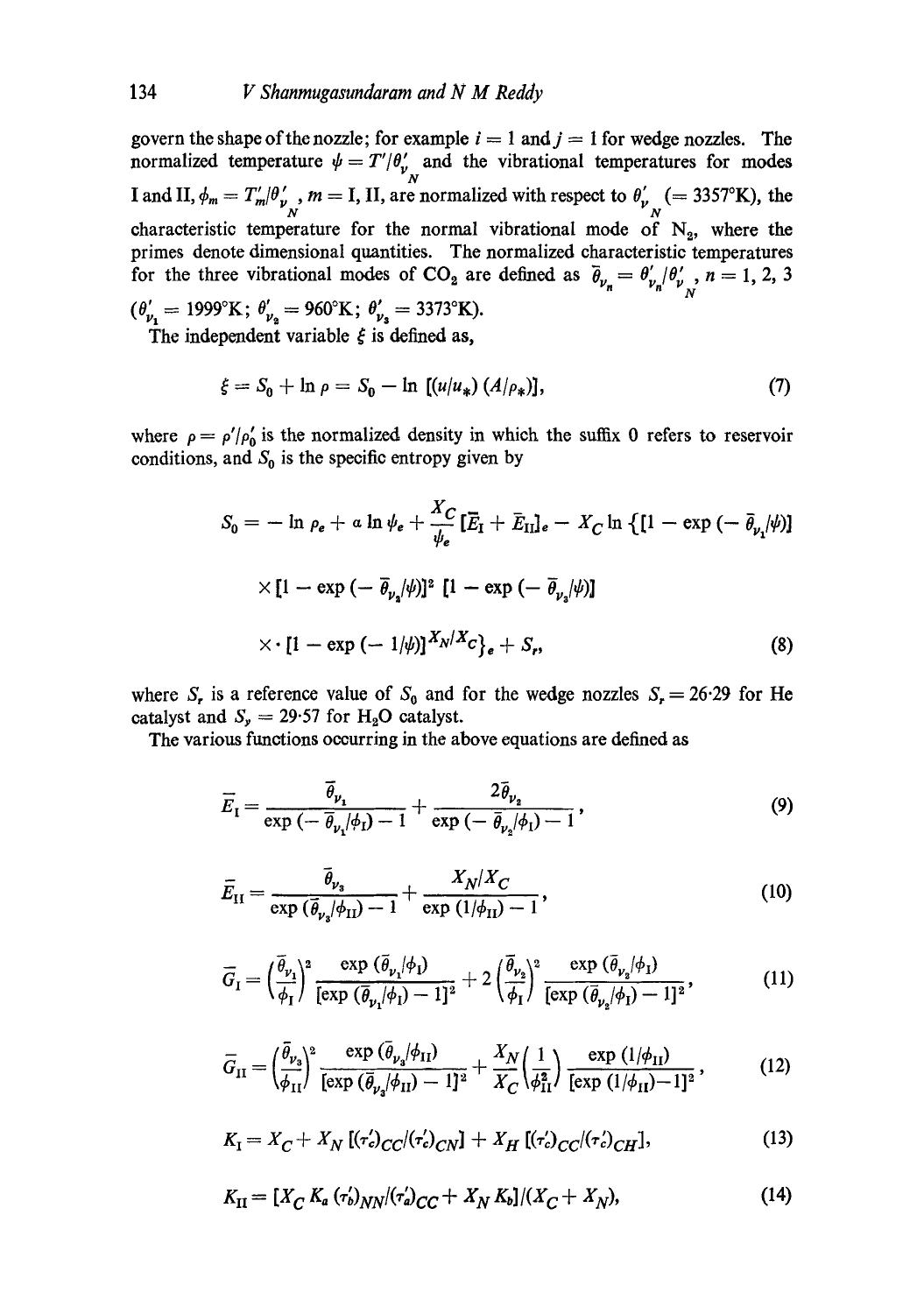*Gain optimization in*  $CO_2 - N_2$  *lasers* 135

where 
$$
K_a = X_C + X_N [(\tau'_a)_{CC}/(\tau'_a)_{CN}] + X_H [(\tau'_a)_{CC}/(\tau'_a)_{CH}]
$$
, (15)

and 
$$
K_b = X_C [(r'_b)_{NN}/(r'_b)_{NC}] + X_N + X_H [(r'_b)_{NN}/(r'_b)_{NH}].
$$
 (16)

In (13) to (16),  $\tau$ 's are the vibrational relaxation times for various collisional partners.

The parameters  $\chi_m$  used in (2) are defined, in general, as

$$
X_m = \ln \left( \frac{P'_0 L' \ \theta'_{\nu_N} (\rho_* u_*)^{a+1/i}}{ij \ R'_m^{1/2} T'_0^{3/2} J_{tt}} \right) - (1 - 1/ij) \ S_0, \quad m = I, \text{ II}
$$
 (17)

where  $p_0$  is the reservoir pressure,  $T_0$  is the resevoir temperature,  $R'_m$  is the mixture gas constant,  $\rho_*$  and  $u_*$  are the normalized density and velocity at the throat and L' is the nozzle shape parameter. The values of the constants  $\gamma$ 's and J's occurring in (2) and (17) are

$$
\gamma_{CC} = 2.7389; \qquad J_{CC} = 1.555 \times 10^{-8} \text{ atm-sec.}
$$
  

$$
\gamma_{NN} = 14.3098; \qquad J_{NN} = 2.450 \times 10^{-11} \text{ atm-sec.}
$$
 (18)

The parameters X for the case of wedge nozzles is obtained by substituting  $i = 1$ and  $a = 7.2$  for He catalyst and  $a = 8.82$  for H<sub>2</sub>O catalyst in (17).

The details of the derivation of these governing equations are given in Reddy and Shanmugasundaram (1979a).

The quantity  $N_s$  occurring in (2), for any given *ij*, is a function of local velocity, Math number and area ratio and hence is indirectly dependent on the reservoir conditions. The computer program of Lordi *et al* (1966) is used to compute the function  $N_s$ . Since it was found that the variation of  $N_s$  with reservoir pressure very small we have assumed a constant reservoir pressure  $p'_0$ =10 atm. The  $N_s$  is computed for the reservoir temperatures,  $T_0=1000$ , 1500, 2000 and 3000°K, for a wide range of mixture compositions. These values of  $N<sub>s</sub>$  are plotted as a function of  $(\xi_*/\xi)$ , where  $\xi_*$  is the value of independent variable  $\xi$  at the nozzle throat, for each composition at different reservoir temperatures. Then the different values of  $N_s$  for each  $(\xi_*/\xi)$  are tabulated with the help of above graphs. The final average correlation for  $N_s$  is computed from these tabulated values and plotted as a function of  $({\xi_*}/{\xi})$ . Figure 2 shows these average  $N_s$  correlations for systems 1 and 2.

In the case of wedge nozzles, the  $N_s$  correlations for both the systems are represented (obtained by curve fitting) by the following simple analytical expressions:

$$
N_s = 0 \text{ for } \xi_*/\xi \le 0.985
$$
  
= 0.088 - 0.682 (0.995 -  $\xi_*/\xi$ )<sup>0.45</sup>, for 0.985  $<\xi_*/\xi \le 0.995$   
= 0.436 - 8.6 × 10<sup>-3</sup> ( $\xi_*/\xi$  - 0.85)<sup>-1.9</sup> for  $\xi_*/\xi$  > 0.995, (19)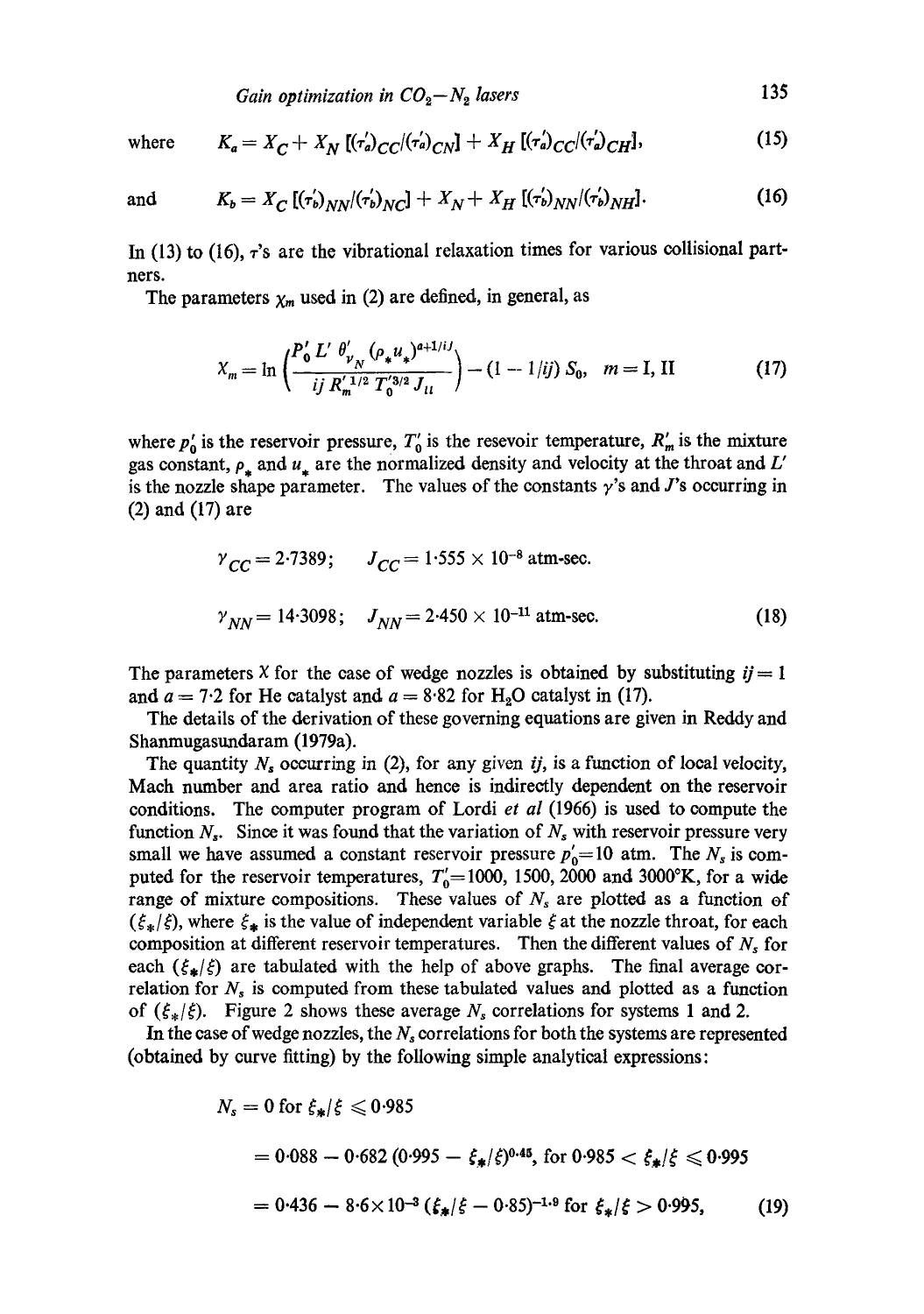

Figure 2. Correlation of function  $N_s$  with the parameter  $(\xi_*/\xi)$  for systems 1 and 2.

for system 1 and

$$
N_s = 0 \text{ for } \xi_*/\xi \leqslant 0.985
$$
\n
$$
= 0.039 - 0.118 \left(0.995 - \xi_*/\xi\right)^{0.241}, \text{ for } 0.985 < \xi_*/\xi \leqslant 0.995
$$
\n
$$
= 0.233 - 4.410 \times 10^{-3} \left(\xi_*/\xi - 0.816\right)^{-0.2186} \text{ for } \xi_*/\xi > 0.995, \qquad (20)
$$

for system 2.

Similarly the mass flow factor,  $\rho_* u_*$  and the nozzle throat density  $\rho_*$  have also been correlated as functions of only the reservoir temperature in the ease of wedge nozzles and are given by the following expressions. For He catalyst:

$$
\rho_* u_* = k_1 = 0.686 - 8.0 \times 10^{-8} T'_0 \, (^\circ\text{K});
$$
\n
$$
\rho_* = k_2 = \text{constant} = 0.63. \tag{21}
$$

For  $H_2O$  catalyst:

$$
\rho_* u_* = k_1 = \text{constant} = 0.66; \n\rho_* = k_2 = \text{constant} = 0.63.
$$
\n(22)

Variations in the normalized velocity ratio  $(u/u_*)$  along the nozzle are also influenced significantly by the reservoir conditions (see Reddy and Shanmugasundaram 1978 for detailed results). Again, using the computer program of Lordi *et al*  (1966)  $u/u_*$  has been correlated as a function of only the normalized area,  $A=A'/A'_{*}=[1+(x'/L')<sup>j</sup>]$ <sup>*i*</sup> (where  $i=j=1$  for wedge nozzles and x' is the distance in the flow direction), and is given by

For He catalyst:

$$
k_1^{3.37} (u/u_*) = [-0.022 + 0.049 (0.3 + \log_{10} A)^{-1.5}] \text{ for } M < 1,
$$
  
= [1.165 - 0.560 (0.1 + \log\_{10} A)^{-0.2}] for  $M \ge 1$ ; (23)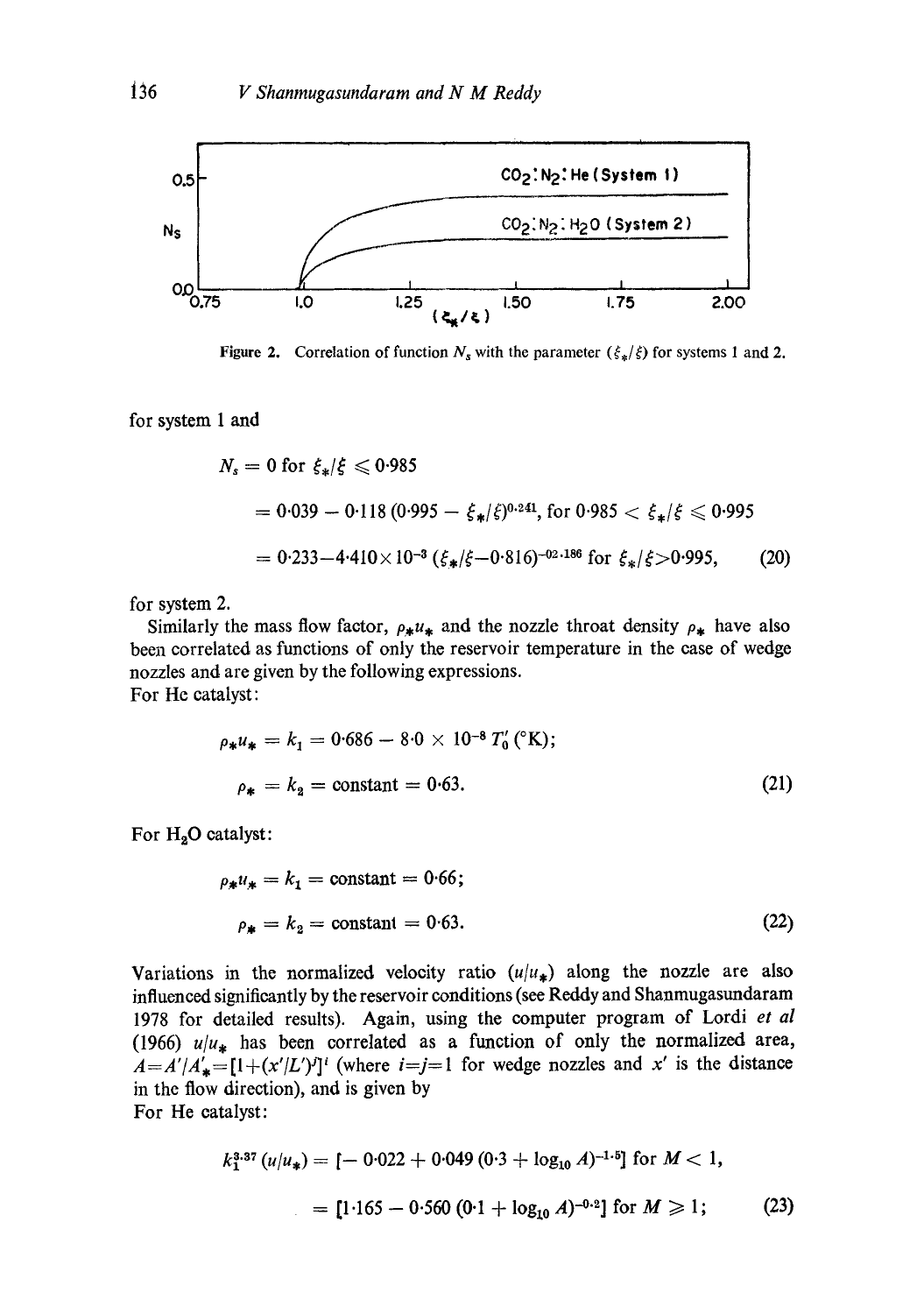For H<sub>2</sub>Ocatalyst:

$$
k_1^{3.98} (u/u_*) = [-0.0217 + 0.0399 (0.234 + \log_{10} A)^{-1.197}] \text{ for } M < 1,
$$
  
= [0.669 - 0.216 (0.194 + \log\_{10} A)^{-0.467}] for  $M \ge 1$ . (24)

Here  $M$  is the Mach number. These correlations have been presented in figure 3.

The analytical expressions given in equations (19) to (24) for the correlations are obtained by curve fitting.

Since PI and  $G_0$ , as given by the algebraic equations (3) and (4), are only functions of the gas composition, and  $\phi_I$ ,  $\phi_{II}$  and  $\psi$ , the emphasis here would be on obtaining the solutions for the last three variables. The differential equations (1) and (2) governing these three variables reveal that for a given gas mixture and value of *ij,* the solutions of these equations as a function of  $\xi$  depend on only one parameter  $X_I$ , which combines, as can be seen from (17), all the other parameters of the problem, like  $p'_0$ ,  $T'_0$ ,  $L'$  etc. In this sense, the solutions obtained thus will be 'universal'.

# **3. Results and discussion**

For any given laser mixture, (1) and (2) are solved simultaneously for the three unknowns  $\phi_1$ ,  $\phi_{II}$  and  $\psi$ , with  $X_I$  as the parameter. The numerical integration is carried out using the modified, fourth order *R-K-G* method. Since the flow in a GDL starts from a reservoir, wherein the hot gas mixture is in vibrational equilibrium, the initial values for the three temperatures correspond to this equilibrium state. To obtain the numerical solutions starting from the reservoir, the procedure is as follows: since (21) or (22) (corresponding to system 1 or 2) gives the value of  $\rho_{*}$ ,  $\xi_{*}$  is estimated from (7)



Figure 3. Correlation of velocity ratio  $(u/u_*)$  with area ratio for systems 1 and 2.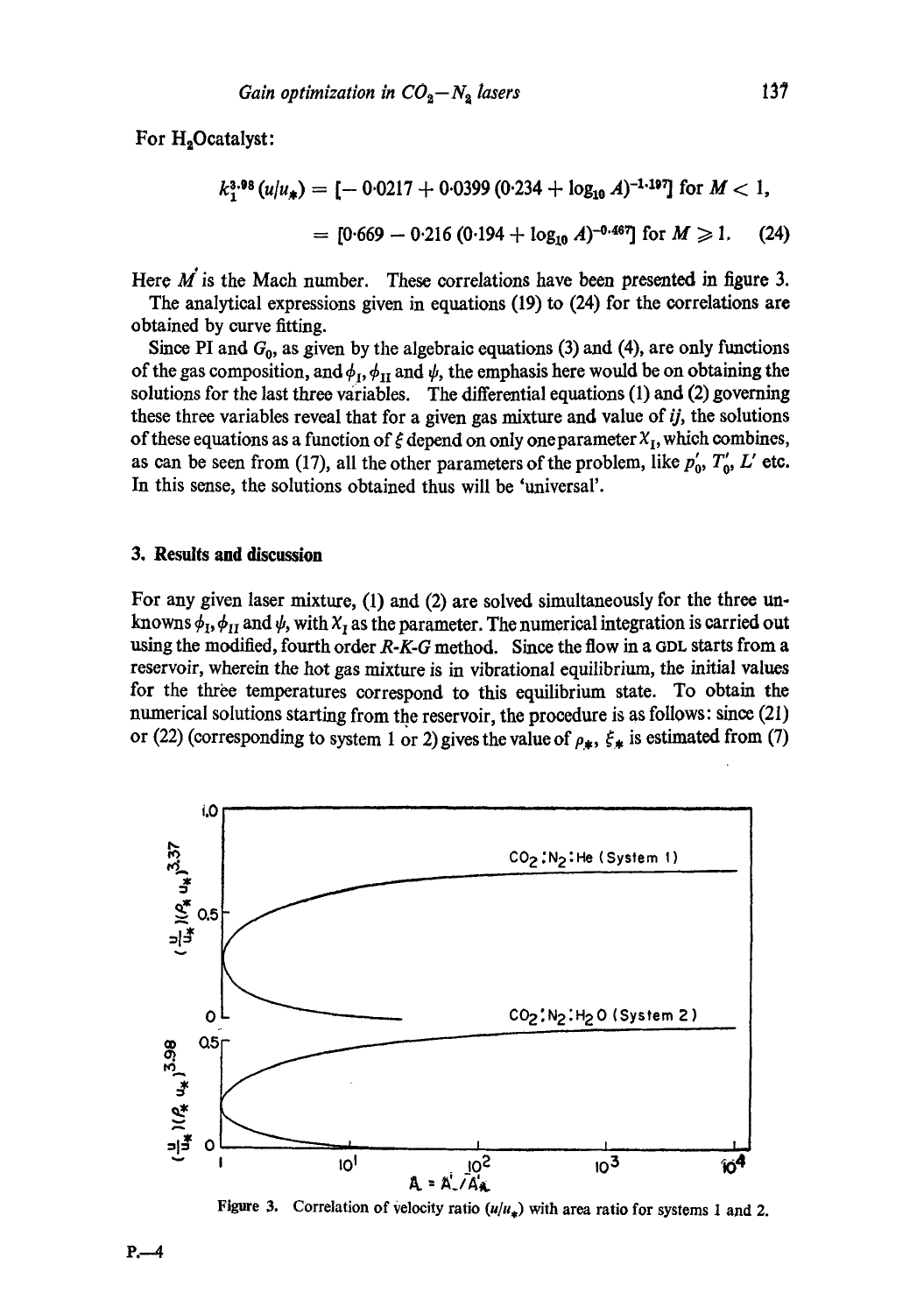with known  $S_0$  from the reservoir conditions. At every point along the nozzle, *i.e.* for every value of  $\zeta$  (with  $\zeta$  decreasing in the flow direction),  $\zeta/\zeta_*$  and the corresponding value of  $N_s$  from either (19) or (20) are calculated depending on whether it is system 1 or 2. If  $N_s=0$ , which means the flow is in local vibrational equilibrium (see (2)), the corresponding equilibrium solution is obtained using the method given by Reddy and Shanmugasundaram (1979a). For any other value of  $N_s > 0$ , implying the prevalence of non-equilibrium conditions within the nozzle, we solve the differential equations (1) and (2) for the three unknowns  $\phi_I$ ,  $\phi_{II}$  and  $\psi$ ; the appropriate initital values would correspond to the  $\psi_e$  value obtained at the last st :p of the local equilibrium calculations. Knowing the temperature distributions along the nozzle, PI and  $G_0$  as functions of  $\zeta$  are calculated from (3) and (4).



Figure 4. Variation of small-signal gain at the exit of a 2D wedge nozzle with resetvoir pressure; comparison with existing results (Christianson and Tsonges 1971; Anderson 1971).



Figure 5. Variation of small-signal gain at the exit of a 2D wedge nozzle with  $H_2O$ content; comparison with existing results (Anderson 1970).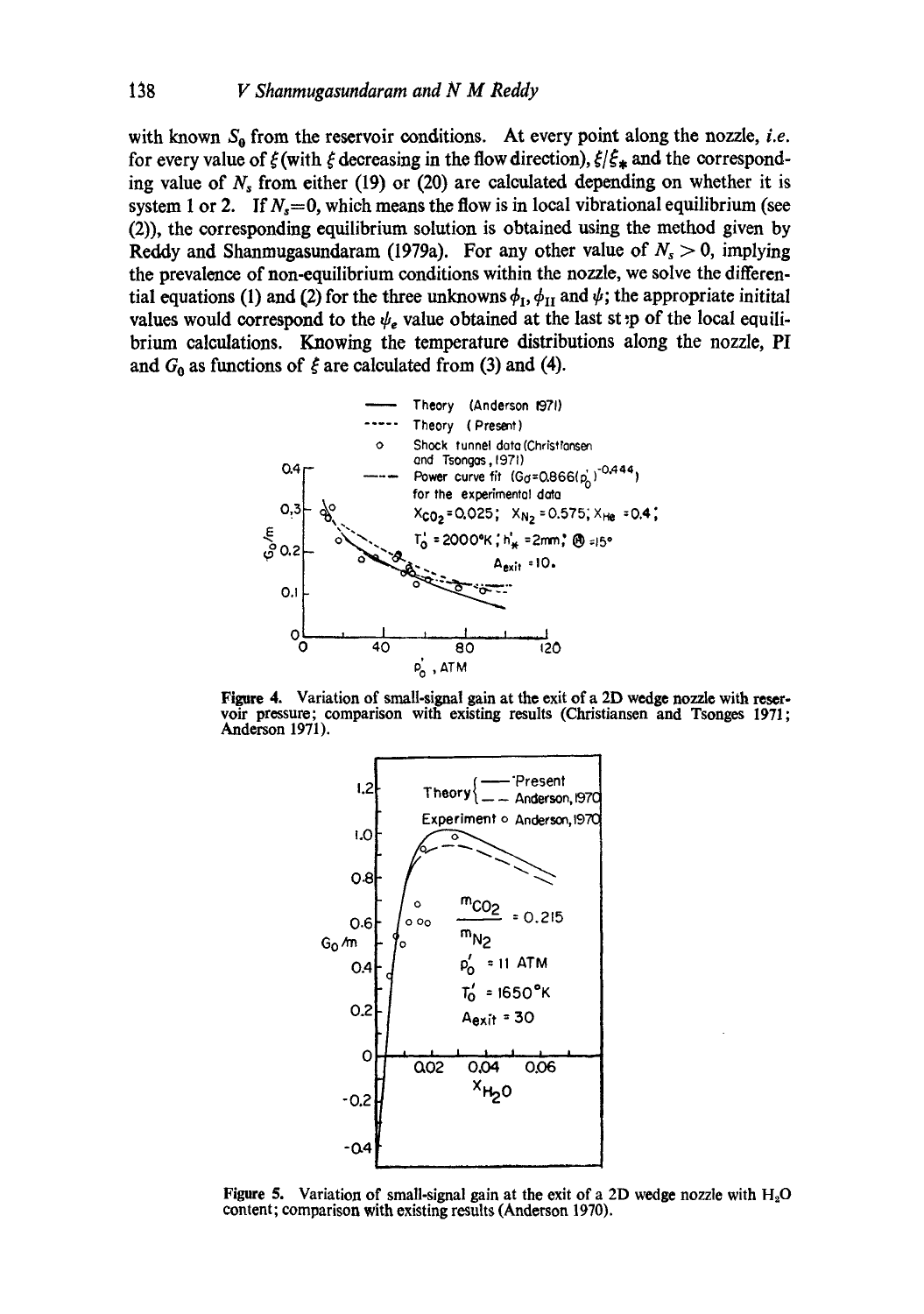Figures 4 and 5 show values of  $G_0$  at the exit of a wedge nozzle, obtained by the present method, for systems 1 and 2 respectively; for the exit area ratios of 10 and 30 considered here, values of L' are respectively 0.3732 cm and 0.1486 cm. The relevant operating conditions, also contained in the figures, have been taken from Anderson (1969, 1970) and Anderson *et al* (1971). For these conditions, first we estimate  $\xi_0$ and  $X_I$  from (7) and (17) and obtain the numerical solutions as described earlier. Figures 4 and 5 also contain results from experiments (Anderson 1970 and Christiansen and Tsonges 1971) as well as from Anderson's time-dependent analysis (Anderson 1970, Anderson *et al* 1971). The difference between the experiments and Anderson's theory is believed to be due to many uncertain factors like: (i) the errors involved in the estimation of vibration relaxation rates, (ii) use of simplified two-mode vibrational model and (iii) measurement errors which have not been discussed by Christiansen and Tsonges (1971). The difference between the theoretical values obtained by Anderson and the present computations is believed to be due to use of correlated values for  $N_s$ ,  $\rho_* u_*$  and  $\rho_*$  in the present analysis.

Computations are first carried out for a wide range of mixture compositions for both systems 1 and 2; Table 1 contains the details of the mixture compositions considered. Figures 6 and 7 show typical solutions for two sample cases, one each for the two systems. An interesting aspect of these solutions is the tendency of  $G_0$ to attain a maximum while PI tends to remain constant far downstream of the nozzle throat and the reasons for such behaviour have been discussed in detail by Reddy and Shanmugasundaram (1979a).

|              | ۰.,<br>$\alpha$ <sub>co</sub> <sub>2</sub> |      |       |     |             |         |      |  |  |  |
|--------------|--------------------------------------------|------|-------|-----|-------------|---------|------|--|--|--|
| $X_{\rm He}$ | 0.025                                      | 0.05 | 0.075 | 0.1 | 0.15<br>___ | 0.2     | 0.25 |  |  |  |
| 0.2          | 0.775                                      | 0.75 | 0.725 | 0·7 | 0.65        | 0.6     | 0.55 |  |  |  |
| 0.3          | 0.675                                      | 0.65 | 0.625 | 0.6 | 0.55        | 0.5     | 0.45 |  |  |  |
| $0 - 4$      | 0.575                                      | 0.55 | 0.525 | 0.5 | 0.45        | $0 - 4$ | 0.35 |  |  |  |
| 0.5          | 0.475                                      | 0.45 | 0.425 | 0.4 | 0.35        | 0.3     | 0.25 |  |  |  |
| 0.6          | 0.375                                      | 0.35 | 0.325 | 0.3 | 0.25        | 0.2     | 0.15 |  |  |  |

**Table 1.** Values of  $N_2$  mole-fraction

System 2

| $X_{\rm H_2O}$ |       |          |       |       |       |       |       |          |  |  |  |
|----------------|-------|----------|-------|-------|-------|-------|-------|----------|--|--|--|
| $X_{CO_2}$     | 0.01  | $0 - 02$ | 0.04  | 0.06  | 0.08  | 0.1   | 0.15  | 0.2      |  |  |  |
| 0.050          | 0.94  | 0.93     | 0.91  | 0.89  | 0.87  | 0.85  | 0.80  | 0.75     |  |  |  |
| 0.075          | 0.915 | 0.905    | 0.885 | 0.865 | 0.845 | 0.825 | 0.775 | 0.725    |  |  |  |
| 0.10           | 0.89  | 0.88     | 0.86  | 0.84  | 0.82  | 0.80  | 0.75  | 0.70     |  |  |  |
| 0.15           | 0.84  | 0.83     | 0.81  | 0.79  | 0.77  | 0.75  | 0.70  | 0.65     |  |  |  |
| 0.20           | 0.79  | 0.78     | 0.76  | 0.74  | 0.72  | 0.70  | 0.65  | $60 - 0$ |  |  |  |
| 0.25           | 0.74  | 0.73     | 0.71  | 0.69  | 0.67  | 0.65  | 0.60  | 0.55     |  |  |  |
| 0.30           | 0.69  | 0.68     | 0.66  | 0.64  | 0.62  | 0.60  | 0.55  | 0.50     |  |  |  |

System 1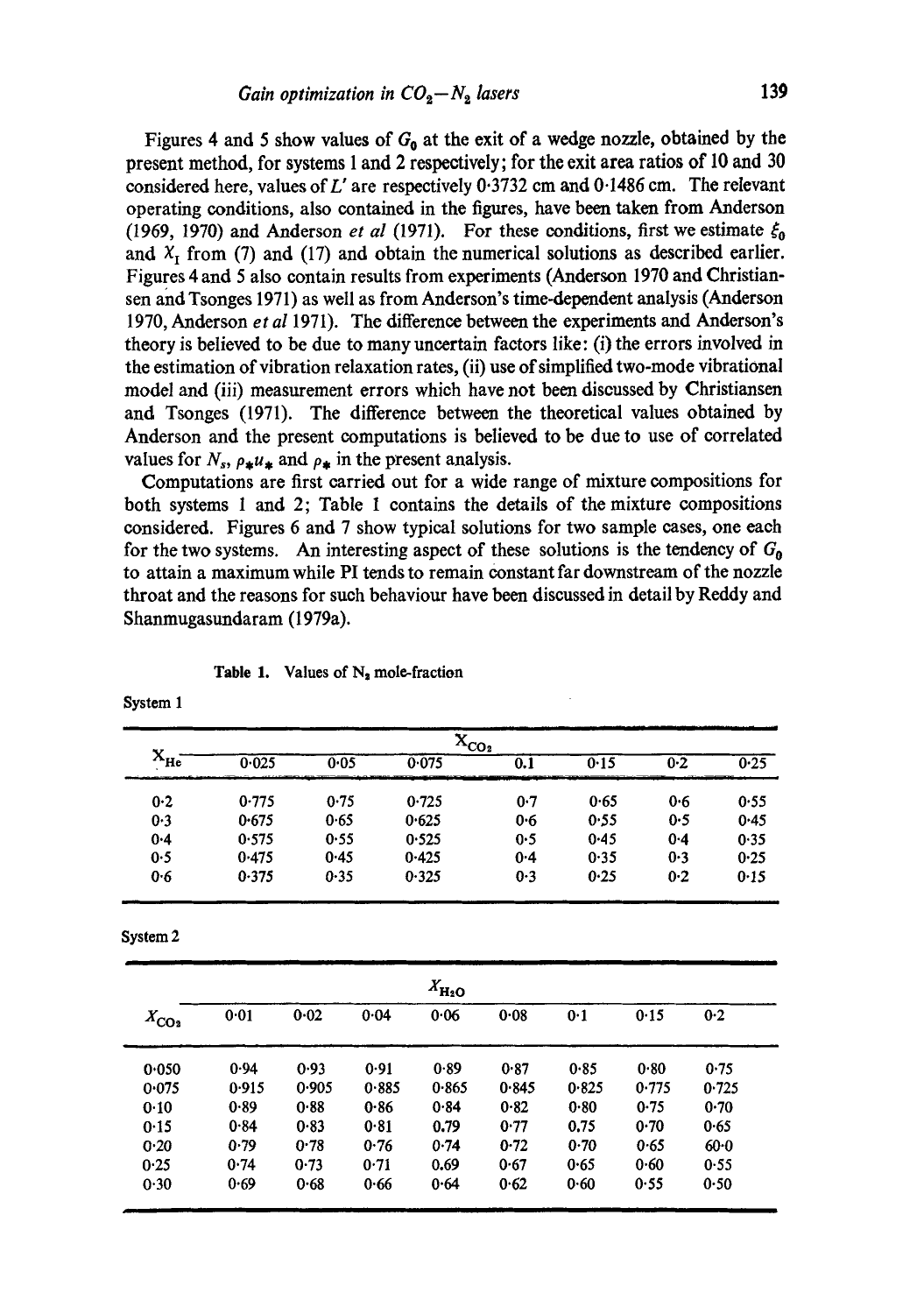

Figure 6. Variation of flow quantities along the GDL nozzle for  $X_{CQ_3} = 0.15$ ;  $X_{\mathbf{N}_2} = 0.35; X_{\mathbf{H}e} = 0.5; i j = 1; X_I = 4.5; \psi_0 = 0.625; \xi_0 = 26.36.$ 



Figure 7. Variation of flow quantities along the GDL nozzle for  $X_{CO_2} = 0.05$ ;  $X_{\text{N}_2} = 0.94; X_{\text{H}_2\text{O}} = 0.01; i j = 1; X_I = 4.48; \psi_0 = 0.601; \xi_0 = 29.115.$ 

For each gas composition, such peak values of  $G_0$  are obtained for a wide range of values of  $X_I$  (with  $\psi_0$  chosen appropriately in each case), and are plotted in figures 8 and 9 for systems 1 and 2 respectively. From these figures it is apparent that  $G_0$  attains a maximum value at a particular value of  $X_I$  for every gas composition and these two quantities are designated respectively as  $(G_0)_{\text{optimum}}$  and  $(X_1)_{\text{optimum}}$ . Thus, for a given laser mixture,  $(G_0)_{\text{opt}}$  represents the highest possible value of smallsignal optical gain coefficient on the  $P(20)$  transition at 10.6  $\mu$ m. Larger gain coefficients could exist on other  $001 \rightarrow 100$  vibrational-rotational transitions. The present analysis could be easily extended to calculate the maximum gain over the entire set of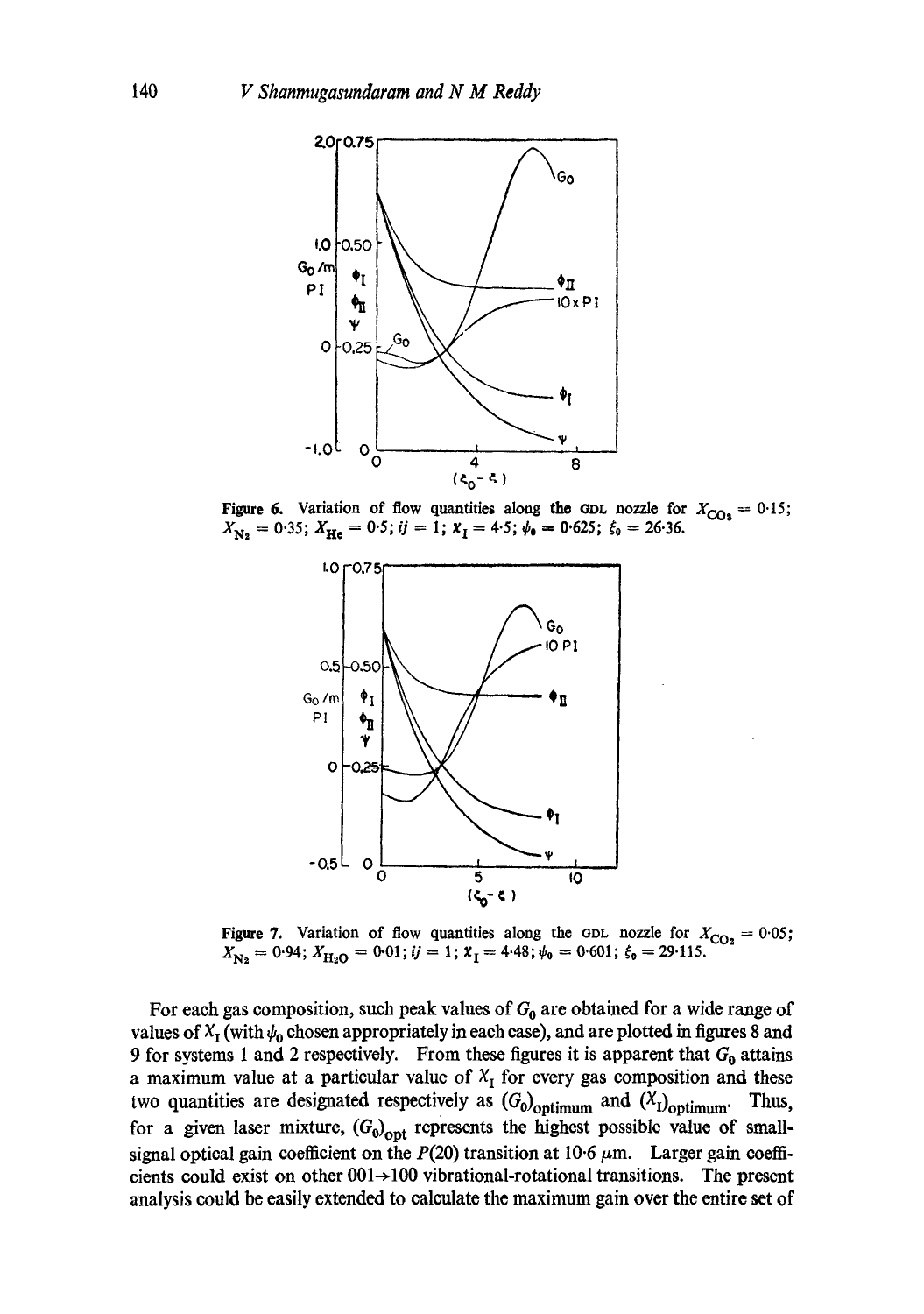

**Figure 8.** Variation of maximum values of small-signal gain on the P(20) 001 $\rightarrow$ 100 transition with  $x_1$  for various mixture compositions in system 1.



Figure 9. Variation of maximum values of small-signal-gain on the P(20) 001  $\rightarrow$  100 transition with  $x_1$  for various mixture compositions in system 2.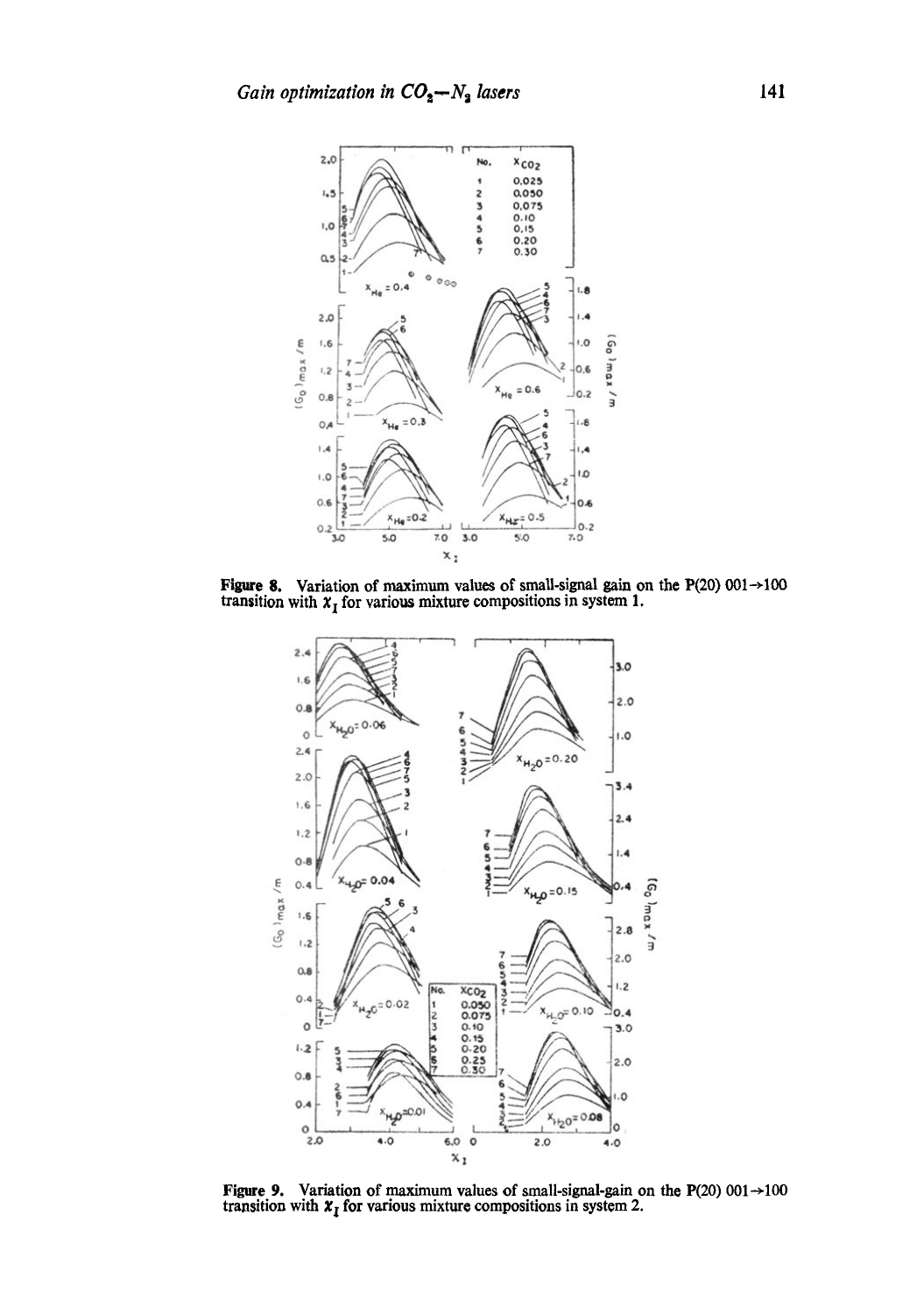allowed P-branch transitions; however, that theoretical development is not presented here.

For system 1, experimental results presented in figure 4 for the  $G_0$  values at the exit of a 2D wedge nozzle have also been replotted in figure 8 for comparison. It can be easily seen that these values differ significantly from the maximum gain values possible for the same gas composition of 2.5%  $CO<sub>2</sub>$ , 57.5% of N<sub>2</sub> and 40% He, as obtained by the present method. This deviation is attributable to the nozzle area ratio of l0 employed for obtaining experimental data shown in figure 4 being less than optimum for the operating conditions developed; in other words, for the experimental nozzle,



Figure 10. Effect of ratio of mole-fractions of He and  $CO<sub>2</sub>$  on optimum values of  $\chi_{\text{I}}$  and small-signal-gain on the P(20) 001  $\rightarrow$  100 transition.



**Figure 11.** Effect of ratio of mole-fractions of  $H_2O$  and  $CO_2$  on optimum values of  $x_t$  and small-signal-gain on the P(20) 001  $\rightarrow$  100 transition.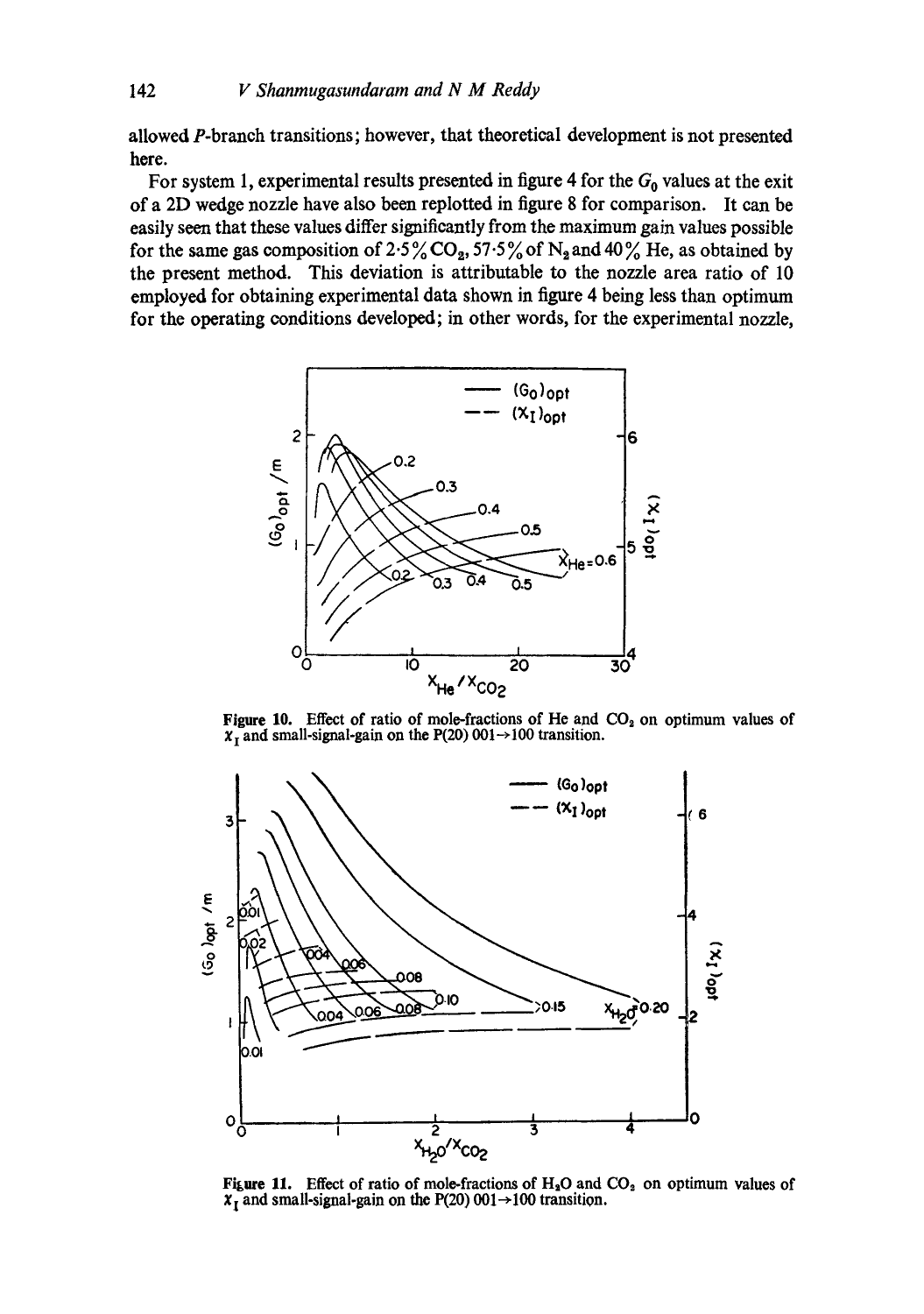the GDL gas is only partially expanded as it approaches the exit, which results in much smaller values for the small-signal gain. Therefore, it can be inferred that by employing much larger expansion ratios than that given in figure 4, one would have obtained much higher values for  $G_0$  for the same operating conditions. These observations are also true for the experimental results presented in figure 5 for  $H_2O$  catalyst.

To study the influence of  $CO<sub>2</sub>$  and catalyst concentration on the optimum value of *G o,* these quantities have been cross-plotted in figures 10 and 11 as a function of the ratio of mole-fractions of the catalyst and  $CO<sub>2</sub>$ . An inspection of these figures reveal that, for a given catalyst mole-fraction,  $(G_0)_{\text{ont}}$  attains a maximum at some value of the  $CO<sub>2</sub>$  mole-fraction, which may be due to a combination of factors like (i) the decrease in the  $N_2$  content because of the increase in the mole-fraction of  $CO_2$ , with a consequent adverse effect on the 'pumping reaction' which is essential for populating the upper laser level and (ii) the effectiveness of increasing concentration of the  $CO<sub>2</sub>$ molecules itself in the collisional de-activation of the upper laser level. This value of  $CO<sub>2</sub>$  at which  $(G<sub>0</sub>)<sub>opt</sub>$  peaks out increases with increasing catalyst content. Figures 10 and 11 also show the tendency of  $(G_0)_{\text{opt}}$  to peak around 40 mole- $\frac{9}{6}$  of He in system 1 and around 20 mole- $\%$  of H<sub>2</sub>O in system 2. The reason for such a trend in  $(G_0)_{\text{opt}}$  is that as the catalyst number density increases, besides the lower laser level which is rapidly de-excited by the catalyst, the upper laser level population also is affected adversely with a consequence that the PI and hence  $G_0$  are reduced. From the foregoing observations it may be concluded that small-signal optical-gains as high as *2/m* in system 1 and  $3.5/m$  in system 2 are possible and that such high values can be obtained by employing laser mixtures containing  $CO<sub>2</sub>$  and He mole-fractions of 15% and 40% respectively in system 1 or  $CO_2$  and  $H_2O$  mole-fractions of 30% and 20% respectively in system 2. Figures 10 and 11 also depict the variations of  $(X<sub>1</sub>)<sub>opt</sub>$  with respect to  $X_{\text{He}}/X_{\text{CO}_2}$  and  $X_{\text{H}_3\text{O}}/X_{\text{CO}_3}$ . It is observed that, in general, variations in both CO<sub>2</sub> and H<sub>2</sub>O contents strongly affect  $(\chi_l)_{\text{opt}}$  in system 2, while variation in  $CO<sub>2</sub>$  content alone does so in system 1.

With the known optimum values of  $G_0$  and  $X_I$  the optimum operating conditions like  $p'_0$  and  $T'_0$  can be readily estimated, since  $X_I$ , as given by (17), is a function of  $p'_0$ ,  $T_0'$  and the shape factor L'. However, since L' itself is a function of both the nozzle throat height and the expansion angle of the nozzle,  $p_0^{\prime} L^{\prime}$  is directly computed as a function of  $T_0'$ .  $p_0' L'$  is the binary scaling parameter (Anderson 1976) which would have more flexibility in estimating the reservoir pressure for any desired value of L'.

To estimate the appropriate optimum area ratio to be used corresponding to the optimum value of  $p'_0 L'$  the following procedure is adopted. First, for the given laser mixture and for the graphically known optimum value of  $X_I$ , equations (1) to (4) are solved to obtain the optimum value of  $G_0$  and also the value of  $\xi$  (to be designated  $\xi_{\text{opt}}$ ) at which it occurs.  $(G_0)_{\text{opt}}$  values can also be read-off from the graphs presented in figures 10 and 11. It can be shown (Reddy and Shanmugasundaram 1979a) that the optimum area ratio  $A_{\text{opt}}$  and  $\xi_{\text{opt}}$  are related by the following expression:

For He catalyst

$$
[1.165 - 0.560 (0.1 + \log_{10} A_{\rm opt})^{-0.2}] A_{\rm opt} = (k_1^{3.37} k_2) \exp (S_0 - \xi_{\rm opt}),
$$
\n(25)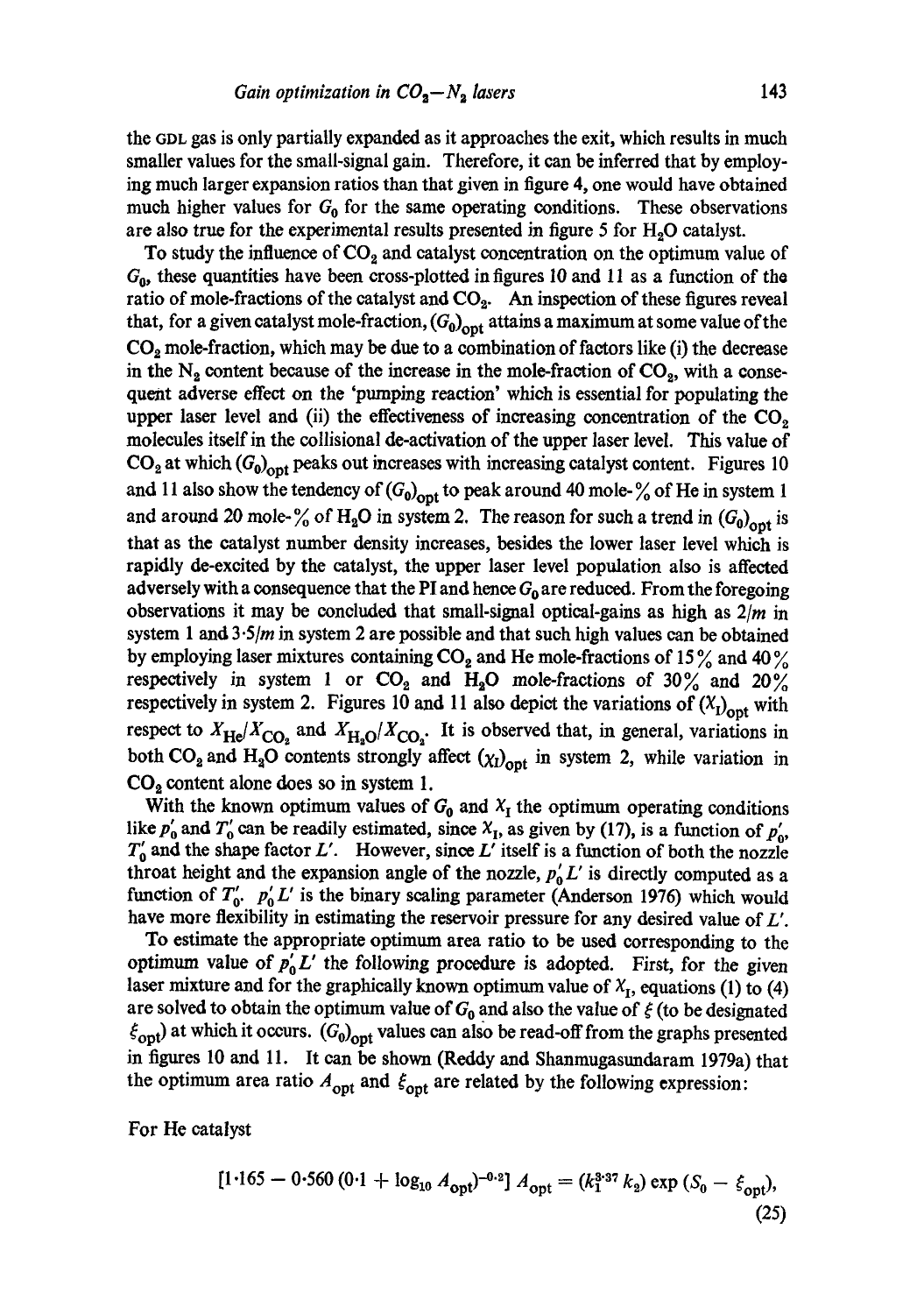and for  $H_2O$  catalyst

$$
[0.669 - 0.216 (0.194 + \log_{10} A_{\text{opt}})^{-0.467}] A_{\text{opt}}
$$
  
=  $(k_1^{3.98} k_2) \exp (S_0 - \xi_{\text{opt}}),$  (26)

where  $k_1$ ,  $k_2$  and  $s_0$  are functions of only  $T'_0$ . Hence, for the known value of  $\xi_{\text{out}}$ , either (25) or (26) can be solved for  $A_{\text{opt}}$  as a function of  $T'_0$ .

Optimum values thus obtained for  $p_0'L'$  and A have been plotted against  $T'_0$  in figures 12 to 24 for various mixture compositions for both systems 1 and 2. These figures show that, for any given gas composition, both  $p'_0L'$  (therefore  $p'_0$  for a particular value of *L'*) and *A* increases monotonically with  $T_0'$ . They also reveal a striking difference between systems 1 (He catalyst) and 2 ( $H_2O$  catalyst) namely, for the same order of optimum  $G_0$  values, the optimum value of A is, in general, an order of magnitude larger in system 2 than that in system 1 and  $p_0'L'$  values are of the same order in both the systems. This implies that system 2 is operationally superior to system 1. The data presented in figures 12 through 24 may appear numerous but these data are not repetitive in nature and useful in obtaining the optimum values of  $G_0$  for a given laser composition; hence avoiding numerical computations.

Finally, it is to be pointed out that for the very large values ( $\sim$ 10<sup>3</sup>) of  $A_{\text{opt}}$  obtained in some of the cases, the pressure levels in the nozzle are likely to be very low (approximately a few torr) with the result that Doppler line broadening might dominate or become comparable to collisional (Lorentz) line broadening. This aspect is being taken up by the authors as a next step. At very low gas densities, rapid intra-mode coupling of vibrational states, fundamental to the two-mode model of Anderson, might be lost. Under such circumstances a much more detailed analysis of the molecular kinetics would need to be invoked. If very low translational temperatures are

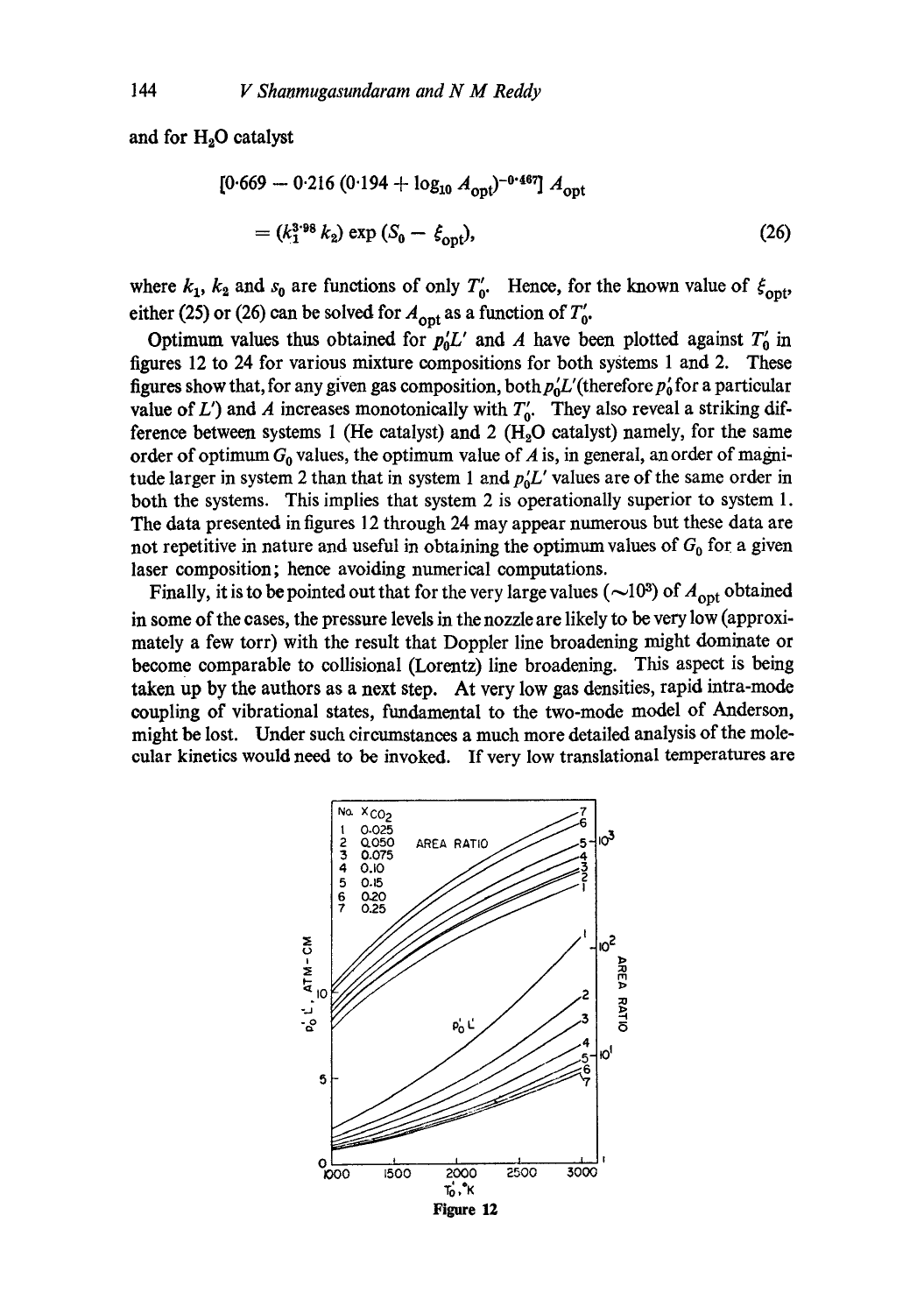

Figures 12-16. Variation of optimum area ratio and  $p'_0L'$  with reservoir temperature and  $ij = 1$  in system 1. 12.  $X_{\text{He}} = 0.2$ . 13.  $X_{\text{He}} = 0.3$ . 14.  $X_{\text{He}} = 0.4$ .<br>15.  $X_{\text{He}} = 0.5$ . 16.  $X_{\text{He}} = 0.6$ .

obtained at large expansion area ratios  $(A)$ , as would be a reasonable expectation, additional concerns arise: (i) inadequate vibrational-relaxation kinetic data exist to support the extrapolation of the simplified  $\tau p$  correlations (see Appendix A of Reddy and Shanmugasundaram 1979a) to very low gas temperatures and (ii) maximum small-signal gain would be expected to shift far away from  $P(20)$  to much lower-p-branch transitions, as dictated by the Botlzmann distribution of the rotational-state populations.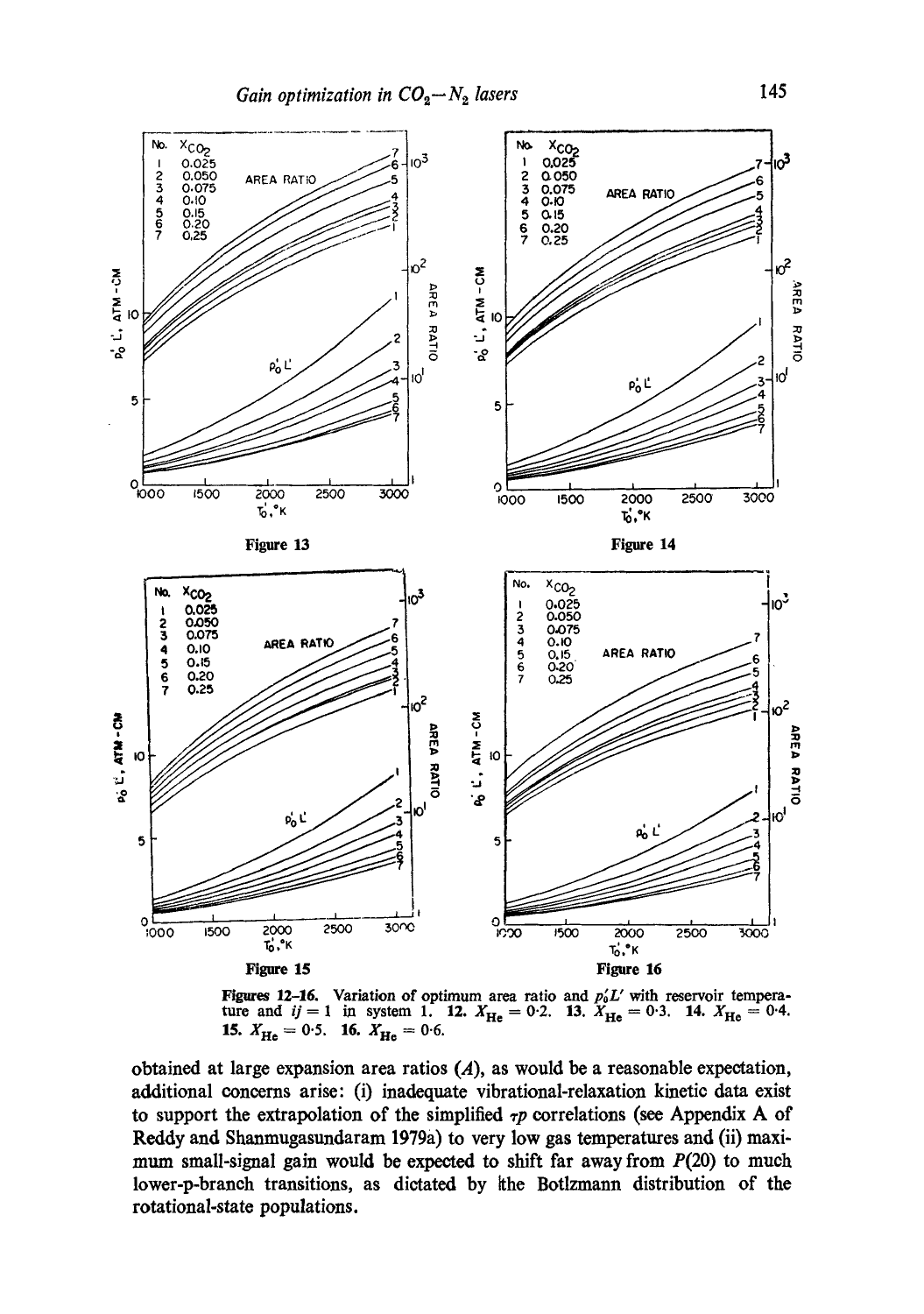#### 146 V Shanmugasundaram and N M Reddy

Lastly, it is worth noting here that only in the case of wedge nozzles with  $ij=1$ equation (17) becomes independent of reservoir entropy  $S_0$ . Then, the universal correlating parameter  $\chi_I$  depends only on the tertiary scaling parameter  $(p'_a L' / T_0'^{3/2})$ , which can be used to correlate the frozen vibrational temperatures in the nozzle flow calculations; this would be very useful for correlating the measured values.

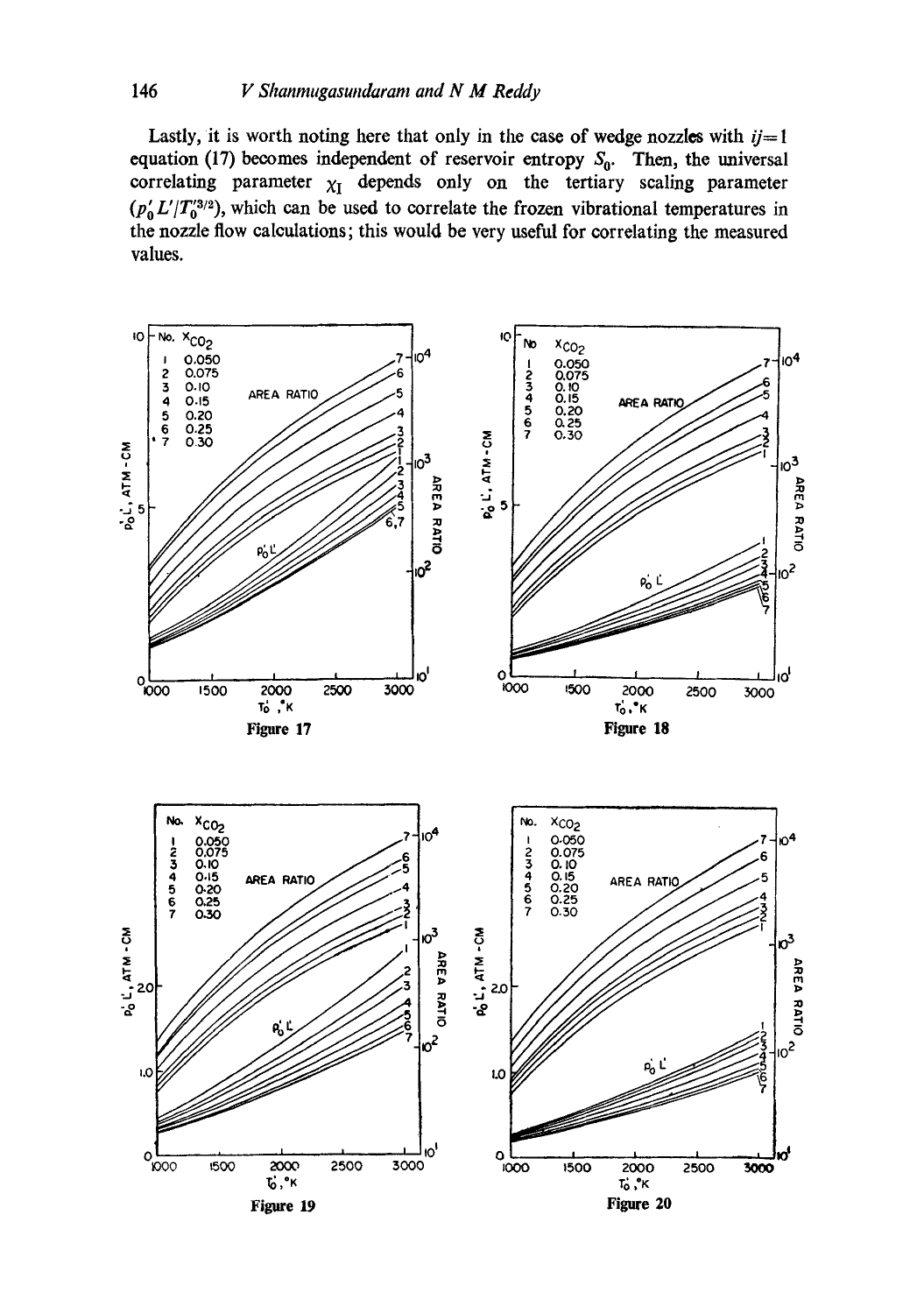

**Figures 17-24.** Variation of optimum area ratio and  $p'_0L'$  with reservoir temperature and  $ij = 1$  in system 2. 17.  $X_{\text{H}_2\text{O}} = 0.01$ . 18.  $X_{\text{H}_2\text{O}} = 0.02$ . 19.  $X_{\text{H}_2\text{O}} = 0.04$ .<br>20.  $X_{\text{H}_2\text{O}} = 0.06$ . 2 20.  $X_{\text{H}_2\text{O}} = 0.06$ .<br>24.  $X_{\text{H}_2\text{O}} = 0.2$ .

## 4. Conclusions

Based on the method given by Reddy and Shanmugasundaram (1979a), similar solutions have been obtained for the vibrational non-equilibrium flow along a family of GDL nozzles with  $ij=1$ , which represents a family of 2D wedge nozzles. From these